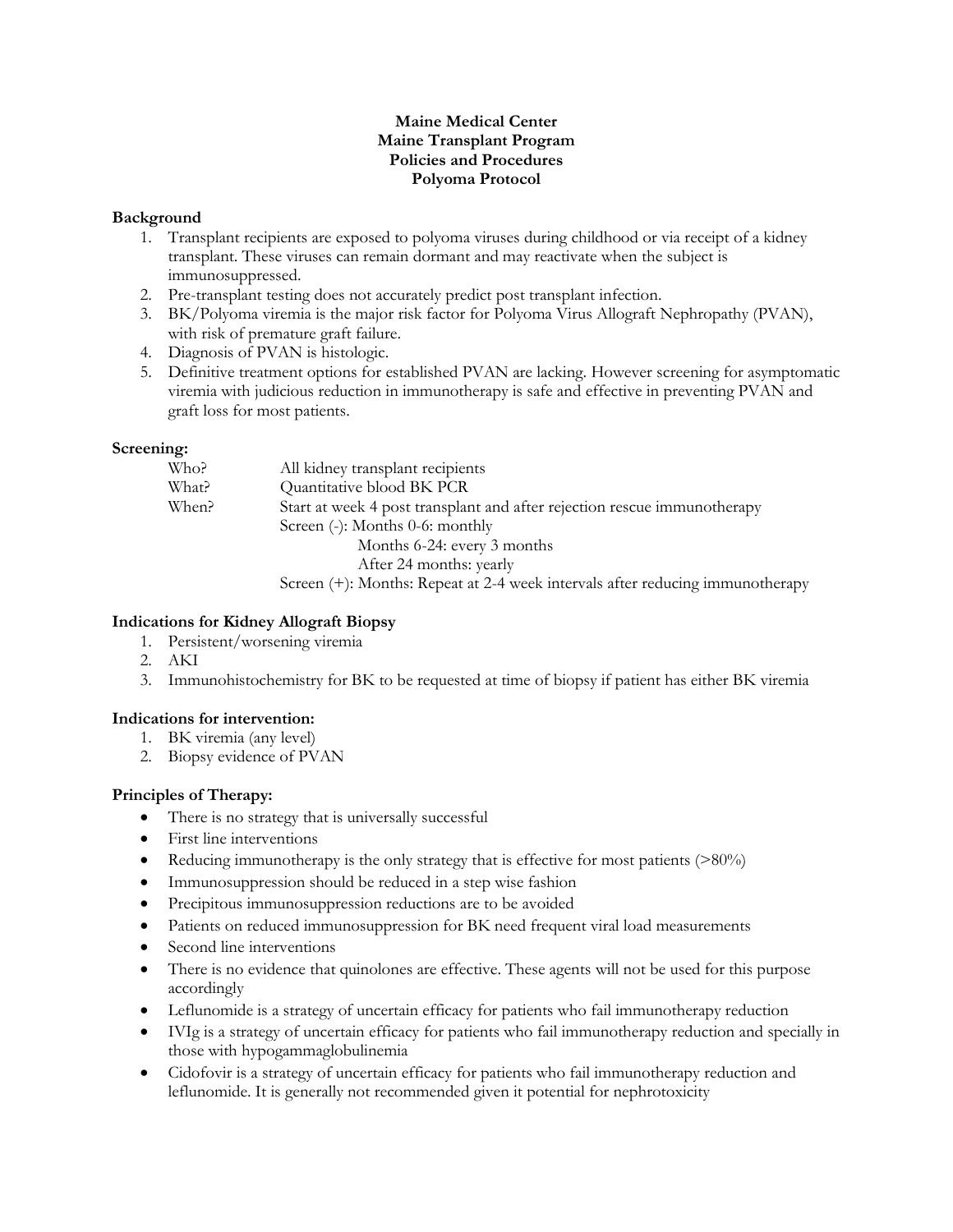Maine Medical Center Maine Transplant Program Policies and Procedures Polyoma Protocol Page 2 of 3

Original Date: 10/4/05

Revised Dates: 6/6/09, 7/28/14, 5/30/16, 1/18/18, 11/20/20

This policy was reviewed and approved at QAPI on 11/20/20

Policy Champion: John P. Vella, MD, FACP, FRCP, FASN, FAST – Director of Nephrology and Transplantation